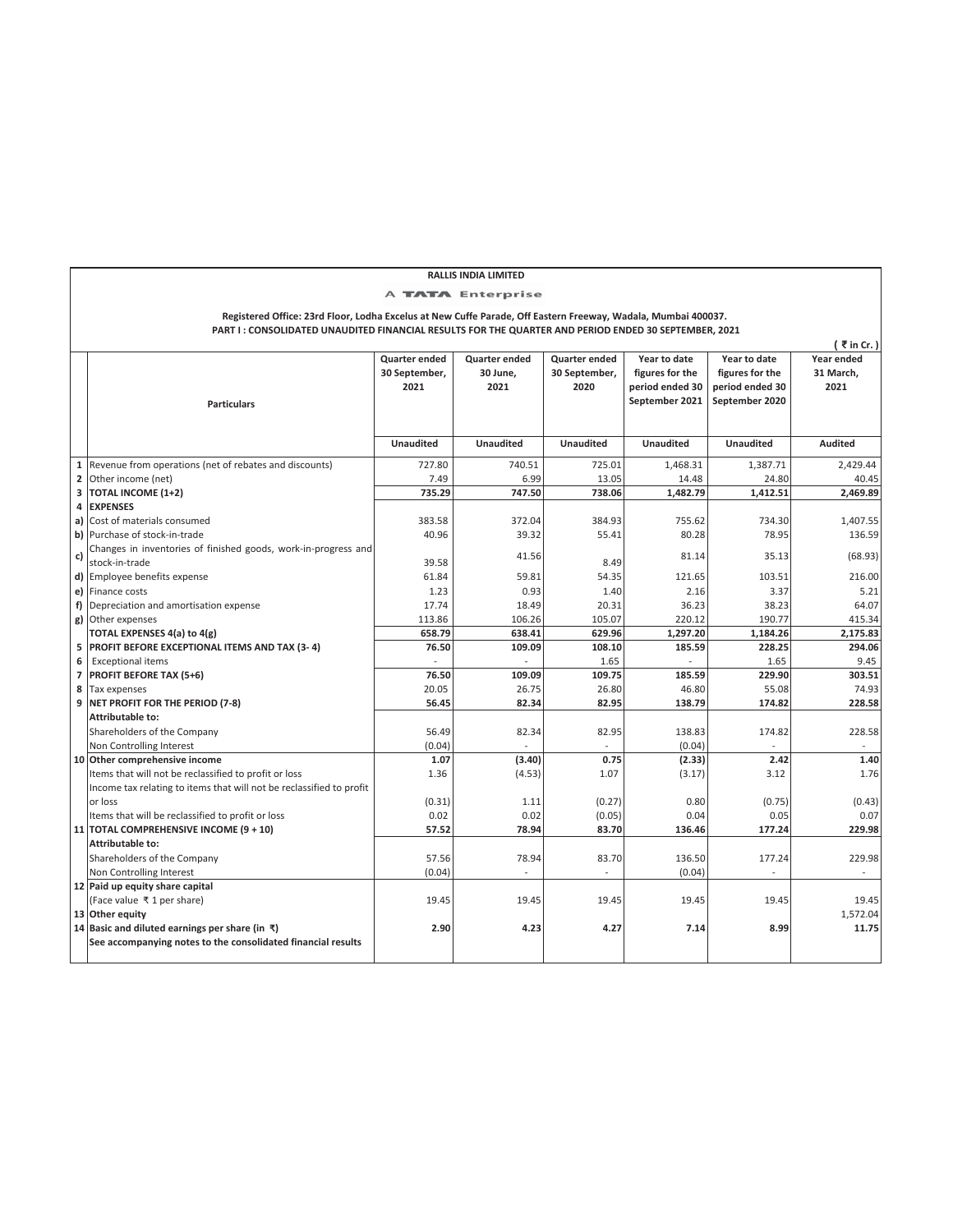| (₹ in Cr.)                                                                                        |                             |                         |  |
|---------------------------------------------------------------------------------------------------|-----------------------------|-------------------------|--|
| PART II: CONSOLIDATED UNAUDITED BALANCE SHEET AS AT 30 SEPTEMBER, 2021                            |                             |                         |  |
| <b>Particulars</b>                                                                                | As at<br>30 September, 2021 | As at<br>31 March, 2021 |  |
|                                                                                                   | <b>Unaudited</b>            | <b>Audited</b>          |  |
| <b>ASSETS</b>                                                                                     |                             |                         |  |
| <b>Non-current assets</b>                                                                         |                             |                         |  |
| a)Property, plant and equipment                                                                   | 413.14                      | 392.46                  |  |
| b)Capital work-in-progress                                                                        | 139.65                      | 105.71                  |  |
| c)Investment property                                                                             | 0.12                        | 0.12                    |  |
| d)Right-of-use asset                                                                              | 34.70                       | 31.74                   |  |
| e) Goodwill on amalgamation                                                                       | 195.82                      | 195.82                  |  |
| f)Other intangible assets                                                                         | 13.36                       | 10.83                   |  |
| g)Intangible assets under development                                                             | 70.74                       | 58.77                   |  |
| h)Financial assets                                                                                |                             |                         |  |
| i)Investments                                                                                     | 3.18                        | 3.18                    |  |
| ii) Other financial assets                                                                        | 14.89                       | 10.89                   |  |
| i)Non current tax assets                                                                          | 88.24                       | 88.04                   |  |
| j)Other non-current assets<br><b>Total non-current assets</b>                                     | 36.66                       | 35.65<br>933.21         |  |
| <b>Current assets</b>                                                                             | 1,010.50                    |                         |  |
| a)Inventories                                                                                     | 797.53                      | 763.20                  |  |
| b)Financial assets                                                                                |                             |                         |  |
| i)Investments                                                                                     | 224.33                      | 280.30                  |  |
| ii)Trade receivables                                                                              | 614.49                      | 406.28                  |  |
| iii)Cash and cash equivalents                                                                     | 13.72                       | 10.27                   |  |
| iv) Bank Balances other than (iii) above                                                          | 51.43                       | 44.86                   |  |
| v)Other financial assets                                                                          | 6.84                        | 7.52                    |  |
| c)Other current assets                                                                            | 127.70                      | 138.84                  |  |
| d) Assets classified as held for sale                                                             | 4.14                        | 4.14                    |  |
| <b>Total current assets</b>                                                                       | 1,840.18                    | 1,655.41                |  |
| <b>Total assets</b>                                                                               | 2,850.68                    | 2,588.62                |  |
|                                                                                                   |                             |                         |  |
| <b>EQUITY AND LIABILITIES</b>                                                                     |                             |                         |  |
| <b>Equity</b>                                                                                     |                             |                         |  |
| a) Equity share capital                                                                           | 19.45                       | 19.45                   |  |
| b) Other equity                                                                                   | 1,649.50                    | 1,571.35                |  |
| Equity attributable to owners of the Company                                                      | 1,668.95                    | 1,590.80                |  |
| Non-controlling interests                                                                         | 0.65                        | 0.69                    |  |
| <b>Total equity</b>                                                                               | 1,669.60                    | 1,591.49                |  |
| Liabilities                                                                                       |                             |                         |  |
| <b>Non-current liabilities</b>                                                                    |                             |                         |  |
| a)Financial Liabilities                                                                           |                             |                         |  |
| Borrowings                                                                                        | 5.32                        | 7.78                    |  |
| Lease liability                                                                                   | 23.59                       | 21.55                   |  |
| b)Provisions                                                                                      | 39.58                       | 26.87                   |  |
| c)Deferred tax liabilities (Net)                                                                  | 28.23                       | 26.38                   |  |
| d)Other non-current liabilities                                                                   | 0.08                        | 0.08                    |  |
| <b>Total non-current liabilities</b>                                                              | 96.80                       | 82.66                   |  |
| <b>Current liabilities</b>                                                                        |                             |                         |  |
| a)Financial liabilities                                                                           | 54.23                       | 33.83                   |  |
| i)Borrowings                                                                                      |                             |                         |  |
| ii)Trade and other payables<br>-total outstanding dues of micro enterprises and small enterprises | 19.86                       | 17.35                   |  |
|                                                                                                   |                             |                         |  |
| -total outstanding dues of creditors other than micro enterprises<br>and small enterprises        | 749.42                      | 578.72                  |  |
| iii) Other financial liabilities                                                                  | 130.28                      |                         |  |
| iv)Lease liabilities                                                                              | 13.20                       | 141.01                  |  |
| b) Other current liabilities                                                                      | 87.91                       | 12.45<br>112.74         |  |
| c)Provisions                                                                                      | 10.20                       | 14.26                   |  |
| d)Current tax liabilities                                                                         | 19.18                       | 4.11                    |  |
| <b>Total current liabilities</b>                                                                  | 1,084.28                    | 914.47                  |  |
| <b>Total liabilities</b>                                                                          | 1,181.08                    | 997.13                  |  |
| <b>Total equity and liabilities</b>                                                               | 2,850.68                    | 2,588.62                |  |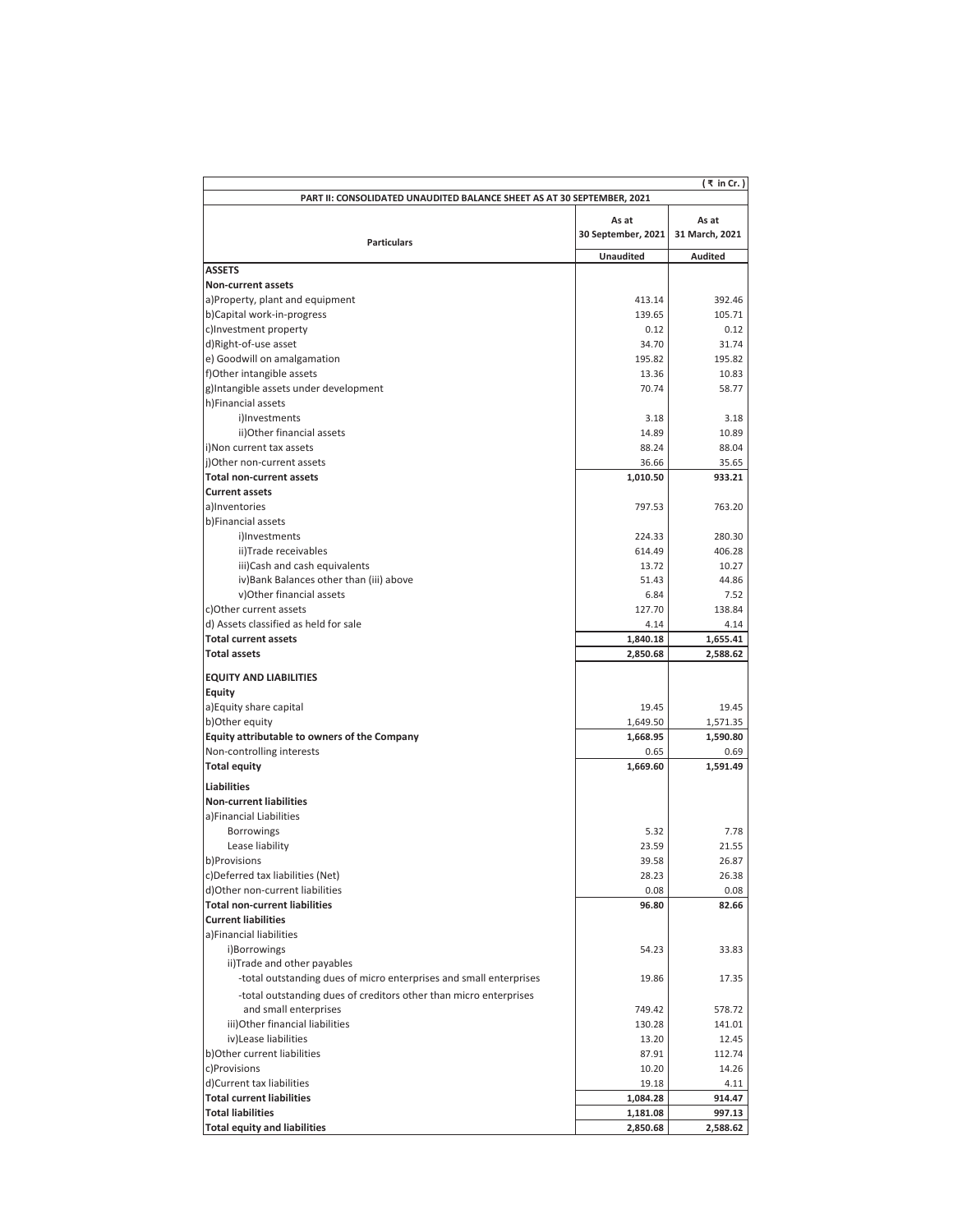|   | PART III : CONSOLIDATED UNAUDITED STATEMENT OF CASH FLOWS FOR THE PERIOD ENDED 30 SEPTEMBER, 2021                          |                         | (₹ in Cr. )             |
|---|----------------------------------------------------------------------------------------------------------------------------|-------------------------|-------------------------|
|   |                                                                                                                            |                         |                         |
|   |                                                                                                                            | For the period<br>ended | For the period<br>ended |
|   | <b>Particulars</b>                                                                                                         | 30 September, 2021      | 30 September, 2020      |
|   |                                                                                                                            | <b>Unaudited</b>        | <b>Unaudited</b>        |
| A | CASH FLOW FROM OPERATING ACTIVITIES:                                                                                       |                         |                         |
|   | Profit before tax                                                                                                          | 185.59                  | 229.90                  |
|   | Adjustments for:                                                                                                           |                         |                         |
|   | Finance costs                                                                                                              | 2.16<br>36.23           | 3.37<br>38.23           |
|   | Depreciation and amortisation expense<br>Interest income                                                                   | (1.65)                  | (3.49)                  |
|   | Dividend income                                                                                                            | (0.01)                  | (0.01)                  |
|   | Fair valuation gain on investment in Mutual fund                                                                           | (0.26)                  | (4.36)                  |
|   | Gain on redemption of current investments<br>Credit balances written back                                                  | (7.65)                  | (5.25)                  |
|   | Allowance for doubtful debts (net)                                                                                         | (0.51)<br>4.81          | (4.53)<br>6.82          |
|   | Impairment of Intangible assets and intangible assets under development                                                    | 7.04                    | 3.61                    |
|   | Bad debts                                                                                                                  | 1.63                    |                         |
|   | Provision for Directors pension liability                                                                                  | 0.07<br>(0.21)          | 0.19                    |
|   | Provision for supplemental pay (net)<br>Provision for gratuity (net)                                                       | 1.99                    | (0.06)<br>(2.67)        |
|   | Provision for compensated absences (net)                                                                                   | 3.64                    | 1.30                    |
|   | Mark-to-market loss on forward contract                                                                                    | (1.03)                  | 4.58                    |
|   | Net unrealised foreign exchange loss                                                                                       | (0.03)                  | 3.50                    |
|   | Provision for Impairment of Tangible assets<br>(Gain) on disposal of property, plant and equipment and investment property | 0.16<br>(0.36)          | (1.65)                  |
|   | Operating profit before working capital changes                                                                            | 231.61                  | 269.48                  |
|   | Movements in working capital:                                                                                              |                         |                         |
|   | (Increase) in trade receivables                                                                                            | (215.02)                | (68.78)                 |
|   | (Increase) / Decrease in inventories<br>Decrease / (Increase) in other financial assets                                    | (33.90)<br>0.53         | 6.17<br>(0.71)          |
|   | Decrease / (Increase) in other assets                                                                                      | 11.53                   | (19.66)                 |
|   | Increase in trade payables                                                                                                 | 173.69                  | 120.81                  |
|   | (Decrease) / Increase in other financial liabilities<br>(Decrease) in other liabilities                                    | (9.89)<br>(24.83)       | 63.38                   |
|   | <b>CASH GENERATED FROM OPERATIONS</b>                                                                                      | 133.72                  | (67.56)<br>303.13       |
|   | Income taxes paid (Net of refunds)                                                                                         | (29.27)                 | (23.98)                 |
|   | NET CASH FLOWS GENERATED FROM OPERATING ACTIVITIES (A)                                                                     | 104.45                  | 279.15                  |
| В | CASH FLOW FROM INVESTING ACTIVITIES:                                                                                       |                         |                         |
|   | Interest received                                                                                                          | 1.56                    | 2.56                    |
|   | Dividend received<br>Payments for purchase of property, plant and equipment                                                | 0.01                    | 0.01                    |
|   | (including adjustments on account of capital work-in-progress,                                                             |                         |                         |
|   | capital creditors and capital advances)                                                                                    | (82.88)                 | (49.17)                 |
|   | Payments for intangible assets                                                                                             | (24.13)                 | (12.78)                 |
|   | Proceeds from disposal of property, plant and equipment and investment property<br>Purchase of current investments         | 0.76<br>(438.98)        | 1.67<br>(335.49)        |
|   | Proceeds from sale of current investments                                                                                  | 502.84                  | 281.50                  |
|   | Investments in bank deposits                                                                                               | (9.45)                  | (81.57)                 |
|   | NET CASH FLOWS (USED IN) INVESTING ACTIVITIES (B)                                                                          | (50.27)                 | (193.27)                |
| c | <b>CASH FLOW FROM FINANCING ACTIVITIES:</b>                                                                                |                         |                         |
|   | Repayment of long-term borrowings (including current maturities)                                                           | (2.12)                  | (2.45)                  |
|   | Proceeds from short-term borrowings<br>Payment of lease liabilities                                                        | 20.76<br>(9.53)         | 63.43<br>(11.08)        |
|   | Repayment of short-term borrowings                                                                                         | (0.76)                  | (88.93)                 |
|   | Dividend paid on equity shares (including dividend distribution tax)                                                       | (58.49)                 | (48.65)                 |
|   | Interest paid                                                                                                              | (0.82)                  | (1.70)                  |
|   | Bank balances in dividend account<br>NET CASH FLOWS (USED IN) FINANCING ACTIVITIES (C)                                     | 0.15<br>(50.81)         | 0.04<br>(89.34)         |
|   |                                                                                                                            |                         |                         |
|   | Exchange difference on translation of foreign currency cash and cash equivalents                                           | 0.03                    | 0.05                    |
|   | NET INCREASE / (DECREASE) IN CASH AND CASH EQUIVALENTS (A) + (B) + (C) + (D)                                               | 3.40                    | (3.41)                  |
|   | CASH AND CASH EQUIVALENTS AT THE BEGINNING OF THE YEAR                                                                     |                         |                         |
|   | Cash in hand<br>Balances with banks in current account and deposit account                                                 | 0.02<br>10.25           | 0.03<br>46.49           |
|   | Bank overdrafts and cash credit facility (secured)                                                                         | (0.05)                  | (24.12)                 |
|   | <b>CASH AND CASH EQUIVALENTS</b>                                                                                           | 10.22                   | 22.40                   |
|   | Net Cash and cash equivalents as per Cash flow statement                                                                   | 13.62                   | 18.99                   |
|   | CASH AND CASH EQUIVALENTS AT THE END OF THE YEAR                                                                           |                         |                         |
|   | Cash in hand                                                                                                               | 0.03                    | 0.03                    |
|   | Balances with banks in current account and deposit account<br>Bank overdrafts and cash credit facility (secured)           | 13.69<br>(0.10)         | 18.97<br>(0.01)         |
|   | CASH AND CASH EQUIVALENTS                                                                                                  | 13.62                   | 18.99                   |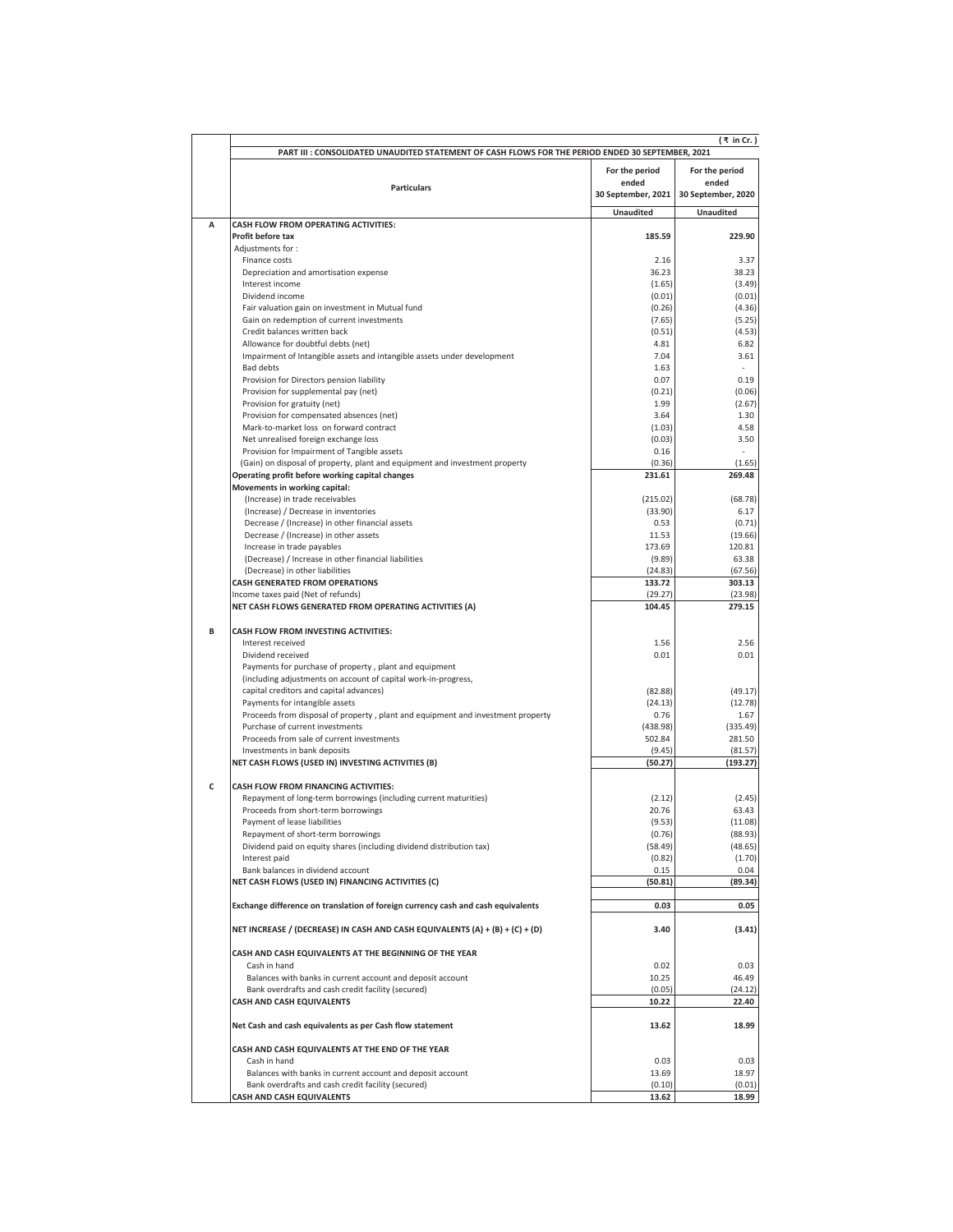#### **Notes :**

- **1** The above results were reviewed by the Audit Committee and approved by the Board of Directors at its meeting held on 19 October, 2021. The statutory auditors have expressed an unqualified review opinion.
- **2** Financial results for all the periods presented have been prepared in accordance with the recognition and measurement principles of Ind AS notified under the Companies (Indian Accounting Standards) Rules, 2015 as amended from time to time.
- **3** The business of the Company and its subsidiary (the "Group") is seasonal in nature and the performance can be impacted by weather conditions and cropping pattern.
- **4** The Company and its subsidiaries has one reportable business segment viz. "Agri-Inputs".
- **5** During the year ended 31 March 2021, PT Metahelix Lifes Sciences Indonesia, a subsidiary of the Company, received approval for the cancellation of its Company Registration Number and revocation of its business license w.e.f. 19 March 2021. Further, an application for cancellation of its Tax Identification Number has been made and the approval for the same is awaited.
- **6** Exceptional item (as disclosed in the column ("Quarter and period ended 30 September, 2020 and Year ended 31 March, 2021) comprises profit on sale of flats (net of costs).
- **7** The Indian Parliament has approved the Code on Social Security, 2020 which would impact the contributions by the company towards Provident Fund and Gratuity. The Ministry of Labour and Employment has released draft rules for the Code on Social Security, 2020 on November 13, 2020, and has invited suggestions from stakeholders which are under active consideration by the Ministry. The Company will assess the impact and its valuation once the subject rules are notified and will give appropriate impact in its financial statements in the period in which, the Code becomes effective and the related rules to determine the financial impact are published.
- **8** The MCA wide notification dated 24 March, 2021 has amended Schedule III to the Companies Act, 2013 in respect of certain disclosures. Amendments are applicable from 1 April 2021. The Company has incorporated the changes as per the said amendment in the above results and has also changed comparative numbers wherever it is applicable
- **9** The results of the Company are available for investors at **www.rallis.co.in**, **www.nseindia.com** and **www.bseindia.com**.

For B S R & Co. LLP **For and on behalf of For and on behalf of For and on behalf of For and on behalf of Chartered Accountants Rallis India Limited Firm's Registration No: 101248W/W-100022**

TARUN KANAYAL AL KINGER Digitally signed by TARUN KANAYALAL KINGER Date: 2021.10.19 15:43:06 +05'30'

**Tarun Kinger SANJIV LAL Mumbai Mumbai 19 October, 2021 19 October, 2021**

SANJIV LAL Digitally signed

by SANJIV LAL Date: 2021 10:19 13:42:45 +05'30'

**Partner Managing Director & CEO**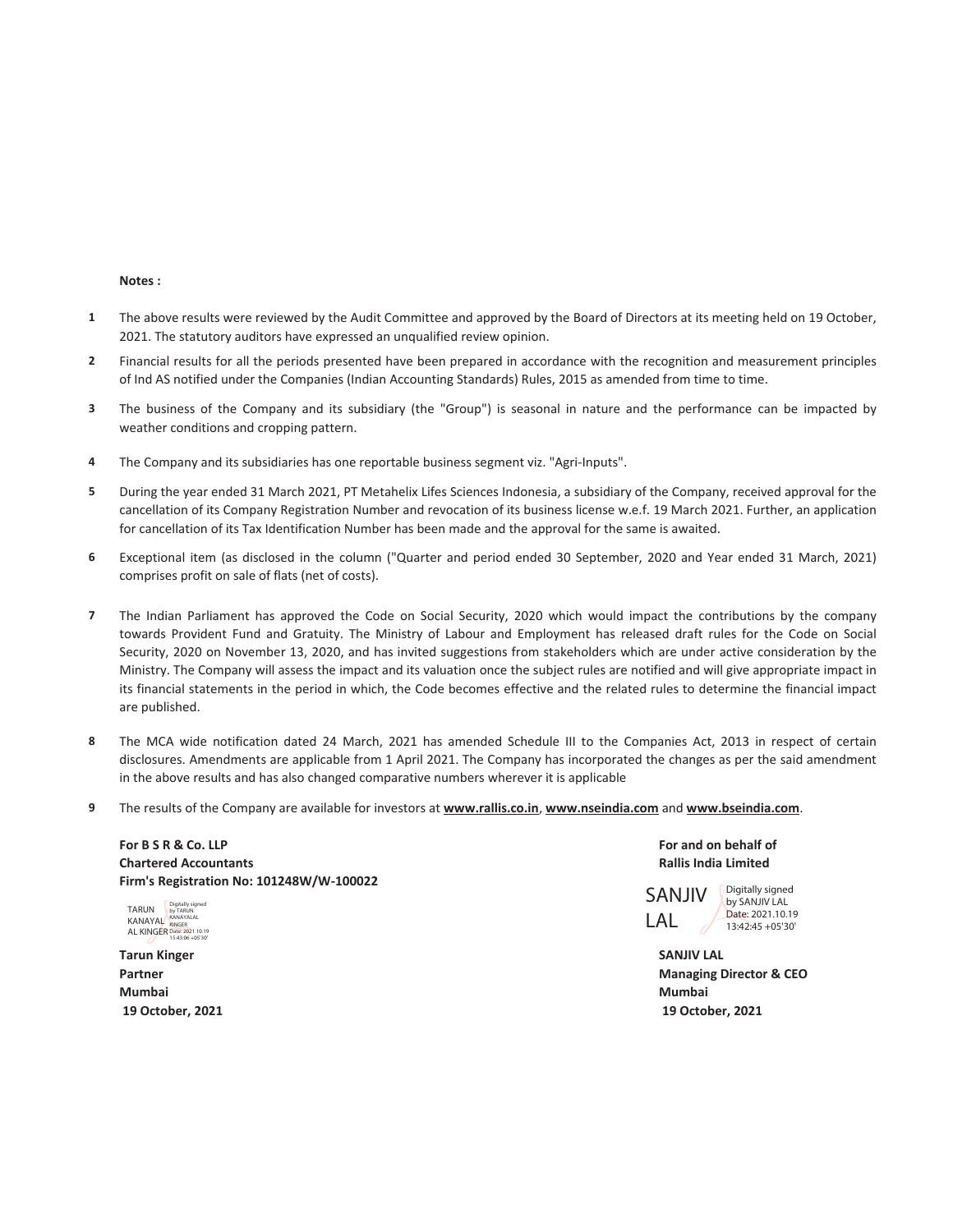# B S R & Co. LLP

Chartered Accountants

 14th Floor, Central B Wing and North C Wing, Nesco IT Park 4, Nesco Center, Western Express Highway, Goregaon (East), Mumbai - 400 063

Telephone: +91 22 6257 1000 Fax: +91 22 6257 1010

**Limited review report on unaudited quarterly and year-to-date consolidated financial results of Rallis India Limited under Regulation 33 of the SEBI (Listing Obligations and Disclosure Requirements) Regulations, 2015**

## To the Board of Directors of Rallis India Limited

- 1. We have reviewed the accompanying Statement of unaudited consolidated financial results of Rallis India Limited ('hereinafter referred to as 'the Holding Company') and its subsidiary (the Holding Company and its subsidiary together referred to as "the Group") for the quarter ended 30 September 2021 and year-to-date results for the period from 1 April 2021 to 30 September 2021 ("the Statement"), being submitted by the Holding Company pursuant to the requirements of Regulation 33 of the SEBI (Listing Obligations and Disclosure Requirements) Regulations, 2015, as amended ('Listing Regulations').
- 2. This Statement, which is the responsibility of the Holding Company's management and approved by the Holding Company's Board of Directors, has been prepared in accordance with the recognition and measurement principles laid down in Indian Accounting Standard 34 "*Interim Financial Reporting*" ("Ind AS 34"), prescribed under Section 133 of the Companies Act, 2013, and other accounting principles generally accepted in India and in compliance with Regulation 33 of the Listing Regulations. Our responsibility is to express a conclusion on the Statement based on our review.
- 3. We conducted our review of the Statement in accordance with the Standard on Review Engagements (SRE) 2410 *"Review of Interim Financial Information Performed by the Independent Auditor of the Entity",* issued by the Institute of Chartered Accountants of India. A review of interim financial information consists of making inquiries, primarily of persons responsible for financial and accounting matters, and applying analytical and other review procedures. A review is substantially less in scope than an audit conducted in accordance with Standards on Auditing and consequently does not enable us to obtain assurance that we would become aware of all significant matters that might be identified in an audit. Accordingly, we do not express an audit opinion.

We also performed procedures in accordance with the circular issued by the SEBI under Regulation 33 (8) of the Listing Regulations, to the extent applicable.

4. The Statement includes the results of the following entities:

| Name of the Entity                   | Relationship |
|--------------------------------------|--------------|
| PT Metahelix Life Sciences Indonesia | Subsidiary   |

Registered Office: